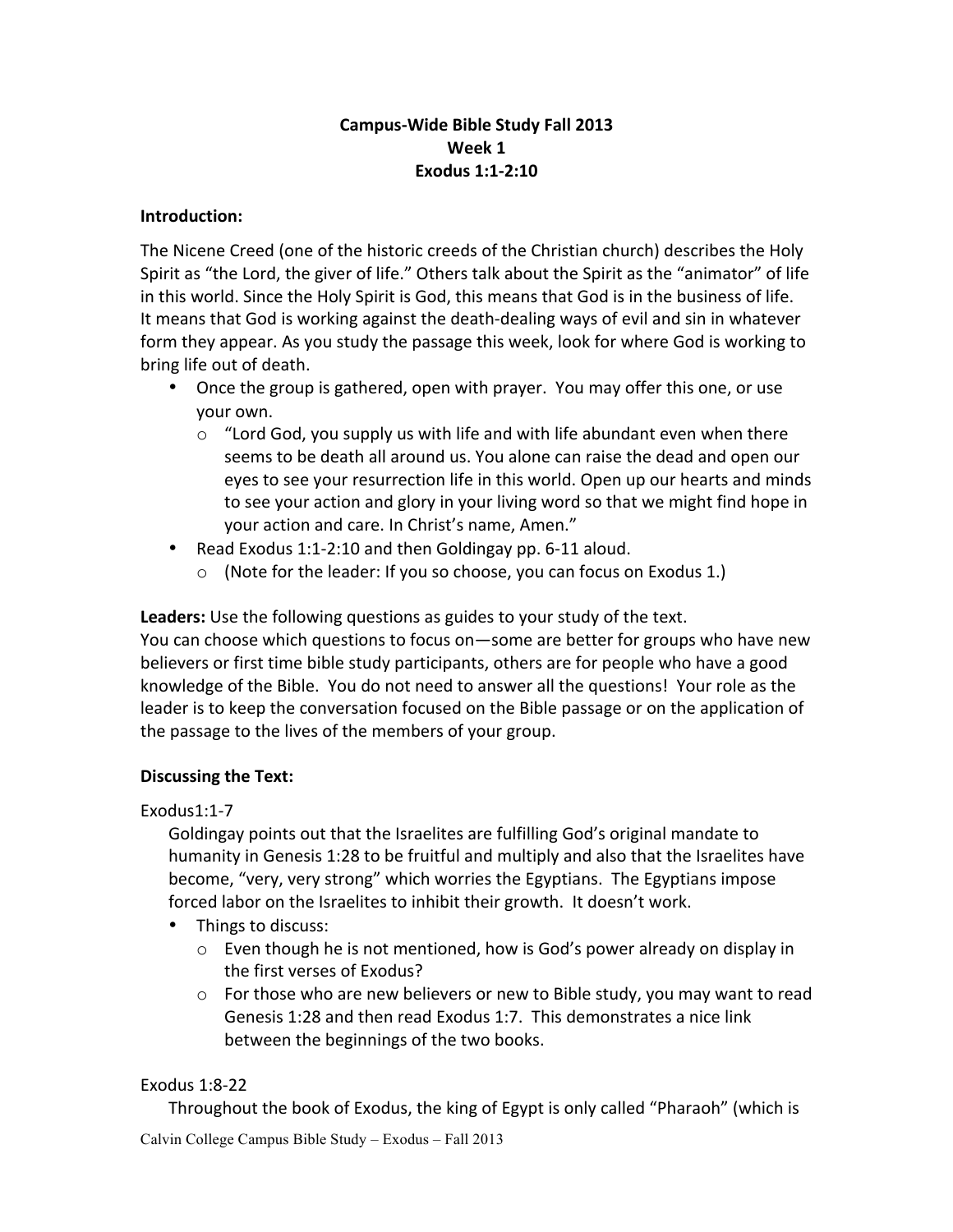like calling someone "King" rather than "King Charles"). He is never given a proper name. "King" is thwarted in his plans by the midwives whose names are recorded: Shiphrah and Puah. Goldingay writes, "Telling us the midwives' names makes them real people; they are not just anonymous functionaries." He goes on to say, "It is less important for the representatives of the Egyptian court to be so" (10).

- Things to discuss:
	- $\circ$  What is the author of Exodus communicating by naming the midwives and not naming Pharaoh?
	- $\circ$  What might this say about who or what God values?
	- $\circ$  Who has the strength or ability to control life in this passage?
	- $\circ$  If you have members who are more advanced in bible knowledge, you may want to think about other stories or occasions where names or naming plays an important role in scripture. How does God talk about our names? (e.g. written on his hand, written in the book of life)

### Exodus 2:1-10

Fun Fact: Moses is from the house of Levi, which is the tribe that was set apart to serve as priests for the people. (For more on the tribe of Levi, read Deuteronomy 18:2.) Remember this fact as we move through the book of Exodus.

While some people could interpret Moses' mother as abandoning him by placing him in the basket on the river, the Hebrew word that is used here to describe the basket is used only one other place in Scripture: to describe Noah's ark. The ark (which you can read more about in Genesis 6-8) which was a vessel of deliverance built by faith.

- What is the author trying to tell us by the use of the same word for "basket" that was used for Noah's ark?
- What does this tell us about Moses' mother?
- What does this tell us about God?

Pharaoh's daughter gives Moses a name with resonance in Hebrew and Egyptian. In Egyptian the name means "son" but in Hebrew it is related to the verb meaning "pull out." Pharaoh's daughter explains that she names him this because she "drew him out of the water." (Another Fun Fact: In Hebrew, Moses is pronounced MO-sheh.)

As we saw earlier, names are important in scripture. Ask those in your group with more knowledge of the Exodus story how they see this name lived out through Moses' life.

# **Discussing the world:**

Verse 8 says that "a new king arose over Egypt, who did not know Joseph." This makes it clear that the people can no longer rely on their political or social connections to powerful people for stability and prosperity. However, the loss of this connection does